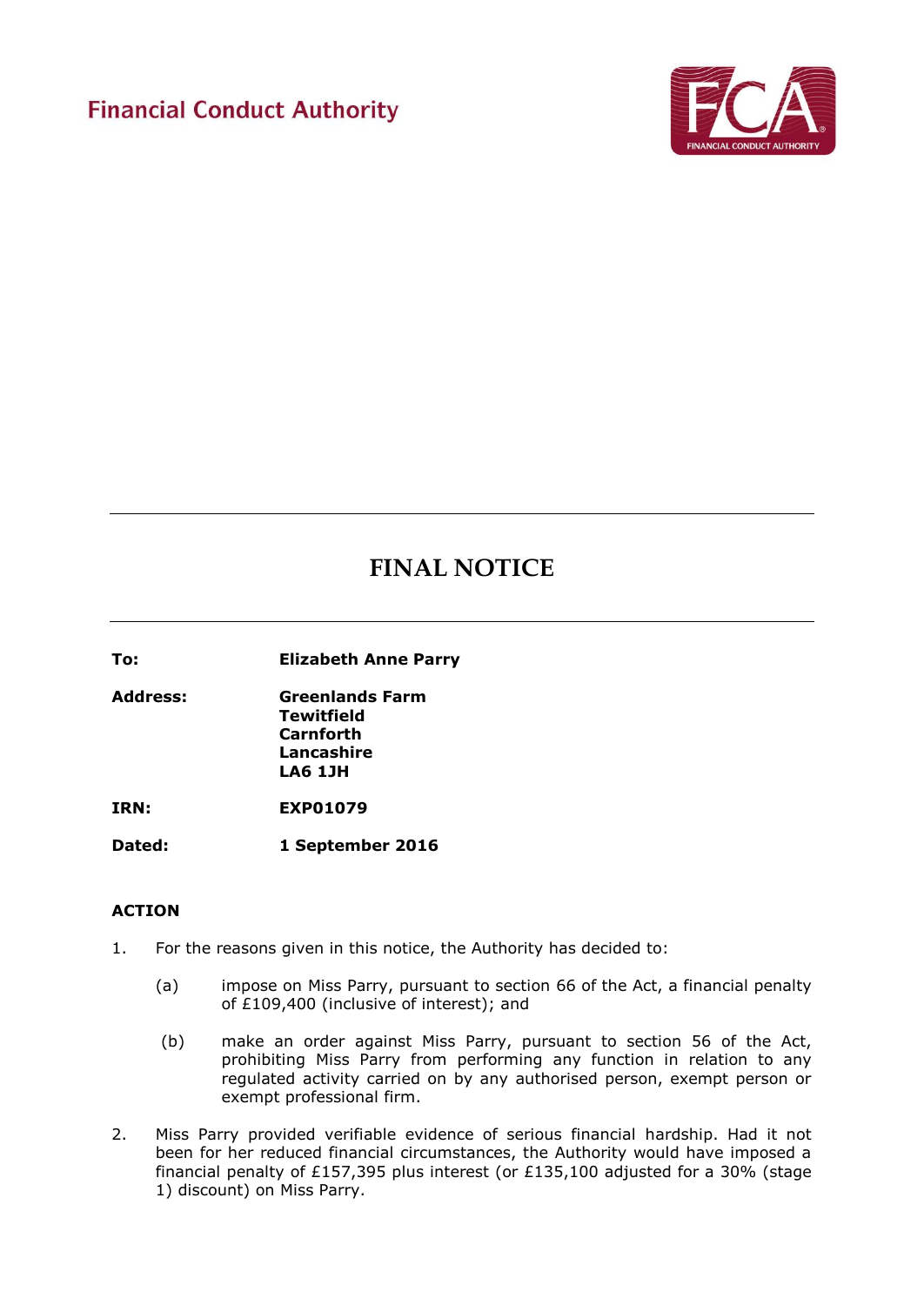#### **SUMMARY OF REASONS**

- 3. The RDR, launched by the Authority in 2006, was a wide ranging review of the retail investment market. From the beginning of 2013, the Authority implemented a new set of rules stemming from that review. Under those rules, the minimum level of qualification for all retail investment advisers was raised, and all individual retail investment advisers were required to hold an SPS. An SPS is evidence that an accredited body that meets the Authority's criteria has independently verified that the retail investment adviser holds an appropriate qualification, has satisfied the appropriate continuing professional development requirement and has met the requisite ethical standard.
- 4. The Authority considers that Miss Parry, whilst approved to perform the CF30 Customer function at her sole trader firm which was authorised by the Authority, fabricated two SPSs, in order to give the impression to the Authority that she had obtained the appropriate qualifications from her professional body to provide investment advice to retail customers, when, in fact, she was not so qualified.
- 5. The Authority also considers that Miss Parry made misleading statements, to the Authority on 29 January 2013, 3 May 2013, 16 July 2013, 23 October 2013, 12 June 2014 and 3 September 2015, with the intention of making the Authority believe that she had attained the appropriate qualifications to provide investment advice to retail customers and that she had engaged in numerous dealings with her professional body as to why it had not supplied her with an SPS.
- 6. The Authority considers that Miss Parry's behaviour amounted to a failure to act with integrity in contravention of Statement of Principle 1 of the Authority's Statements of Principle.
- 7. The Authority considers that Miss Parry poses a risk to consumers and to the integrity of the financial system and that the nature and seriousness of the breaches outlined above warrant the imposition of a financial penalty and the imposition of an order prohibiting her from performing any function in relation to any regulated activities carried on by any authorised or exempt person or exempt professional firm.

#### **DEFINITIONS**

8. The definitions below are used in this Final Notice (and in the Annexes):

"the Act" means the Financial Services and Markets Act 2000;

"APER" means the Statements of Principle and Code of Practice for Approved Persons;

"the Authority" means the Financial Conduct Authority;

"the CII" means the Chartered Insurance Institute;

"DEPP" means the Decision Procedure and Penalties Manual section of the Handbook;

"EG" means the Enforcement Guide;

"FIT" means the Fit and Proper Test for Approved Persons section of the Handbook;

"Miss Parry" means Elizabeth Anne Parry;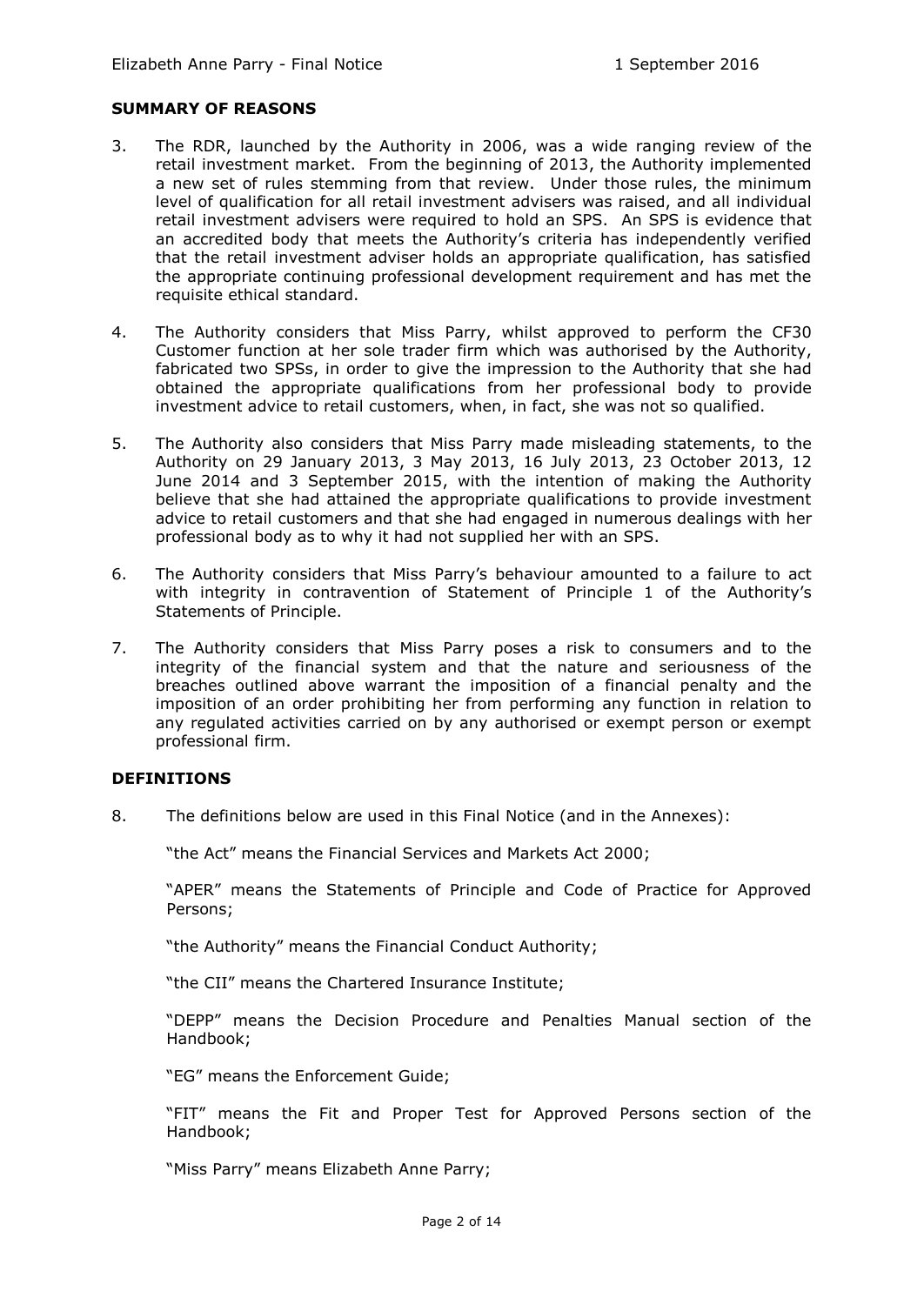"Miss Parry's Part 4A permission" means the permission granted to Miss Parry pursuant to Part 4A of the Act;

"PSD form" means Professional Standards Data form;

"QCF" means Qualifications Credit Framework;

"SPS" means Statement of Professional Standing;

"the Handbook" means the Authority's Handbook of rules and guidance;

"the Relevant Period" means the period from 29 January 2013 to 12 November 2015;

"the RDR" means the Retail Distribution Review;

"the Statements of Principle" means the Statements of Principle as set out in APER;

"the TC" means the Training and Competence section of the Handbook; and

"the Tribunal" means the Upper Tribunal (Tax and Chancery Chamber).

## **FACTS AND MATTERS**

#### *Background*

- 9. Miss Parry was authorised by the Authority as a sole trader on 23 May 2006 to conduct designated investment business and regulated home finance activities. Miss Parry was also permitted to conduct consumer credit activities from 7 January 2015.
- 10. On 1 November 2007, the Authority approved Miss Parry to perform the CF30 Customer function at her sole trader firm.
- 11. On 19 November 2015, following an application by Miss Parry, the Authority cancelled Miss Parry's Part 4A permission.

#### *The RDR*

- 12. The Authority launched the RDR in June 2006. The RDR was a wide ranging review of the retail investment market. The proposals stemming from it were intended to ensure that financial advice is given by appropriately qualified financial advisers free from bias, and to ensure that the costs of their advice are clear to customers.
- 13. On 31 December 2012, the Authority implemented the RDR, in part through the introduction of new requirements in the TC. These new rules raised the benchmark qualification level for all retail investment advisers and introduced an overarching standard for continuing professional development, in order to raise professional standards. All individual investment advisers were required to reach the QCF Level 4 or equivalent and hold an SPS. An SPS is evidence that an accredited body, such as the CII, has independently verified that the retail investment adviser holds the appropriate qualifications, has satisfied the appropriate continuing professional development requirement and has met the requisite ethical standard.

*Miss Parry's provision of two fabricated SPSs and her misleading communications to the Authority* 

14. Miss Parry was a retail investment adviser. On 29 January 2013, Miss Parry submitted to the Authority a PSD form, stating that she was fully qualified to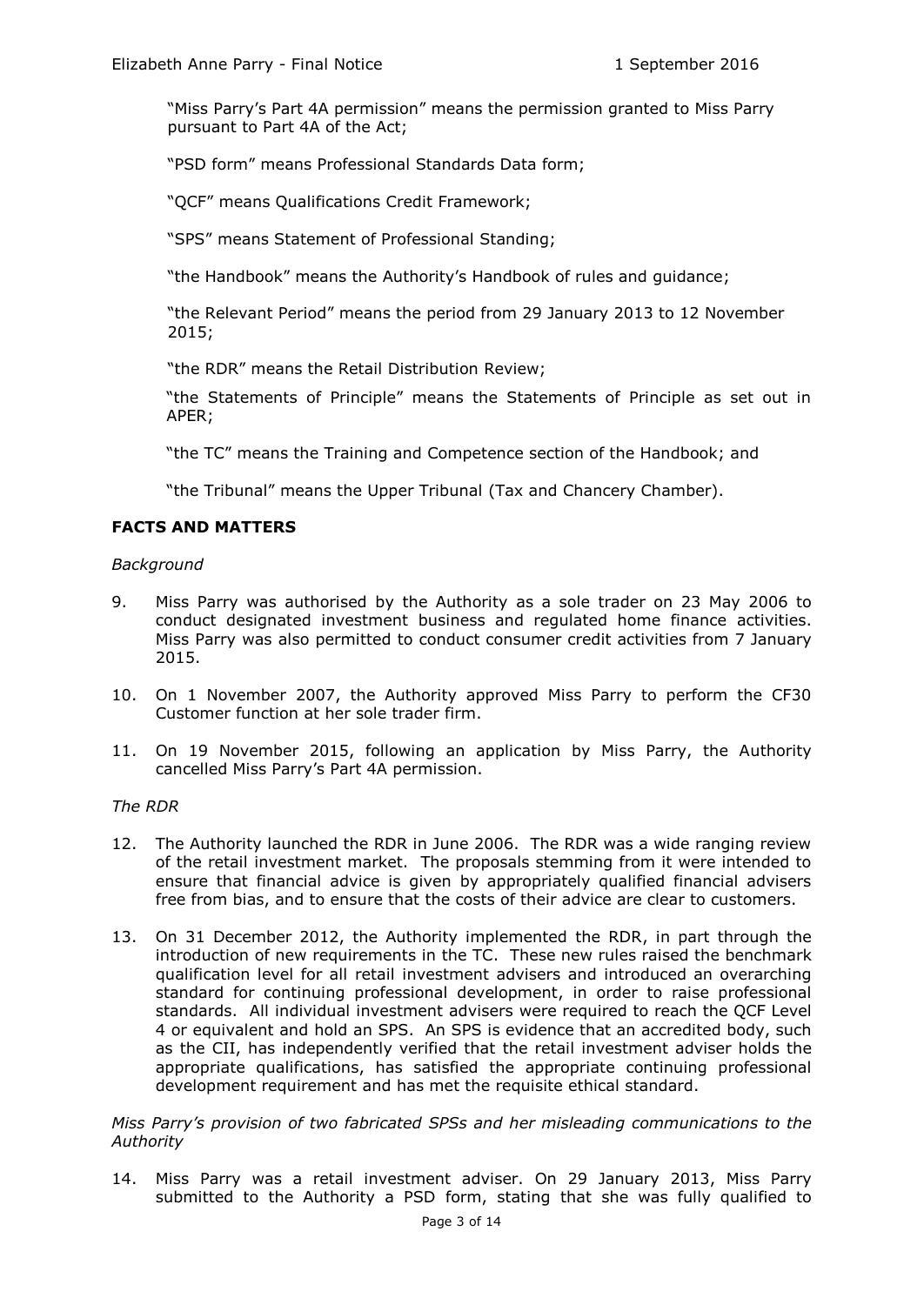provide retail investment advice to retail customers and that she had been accredited by the CII, which had issued an SPS to her confirming that she had attained the appropriate qualifications.

- 15. In early 2013, the Authority contacted Miss Parry about the new RDR requirements in the TC. Specifically, the Authority had concerns that she had not been accredited by the CII as she had claimed in the PSD form she submitted to the Authority on 29 January 2013.
- 16. On 3 May 2013, Miss Parry informed the Authority that she had been in contact with the CII on numerous occasions to find out why the CII's database did not show that she had acquired an SPS through the CII. She stated that the CII had explained the reason its database did not show her SPS was that she had changed her surname after a divorce, from Thompson to Parry, and that the system had not reconciled the records of examinations she had taken in each name.
- 17. On 16 July 2013, the Authority telephoned Miss Parry who stated that she had spoken to the CII again and was hopeful that her SPS would be issued by the end of that week.
- 18. On 6 September 2013, Miss Parry sent an email to the Authority (in response to the Authority's email chasing her for her SPS), stating that she had telephoned the CII but that her contact at the CII was on annual leave and that she would provide the Authority with an update during the following week.
- 19. On 14 October 2013, Miss Parry sent an email to the Authority, stating that she had spoken to the CII at length in relation to her SPS and that the CII had informed her it had still not resolved the issue of merging her online data for her different names and qualifications. Miss Parry stated that her case had been referred to the head of the CII's online data technical team who had assured her that he would have a solution on or before 18 October 2013.
- 20. On 23 October 2013, Miss Parry sent an email to the Authority attaching a fabricated document, which purported to be an SPS issued by the CII on 1 February 2013, which would remain valid until 31 January 2014, (the date by which Miss Parry was required to renew her CII membership). She also stated that she was not convinced that the CII's online system had been rectified as she was unable to access her on-line account.
- 21. On 21 May 2014, the Authority sent an email to Miss Parry requesting that she verify that she had obtained the appropriate qualifications required under the TC. On 12 June 2014 and 30 July 2014, Miss Parry sent the Authority a second fabricated document. This purported to be an SPS issued by the CII on 1 February 2014, which would remain valid until 31 January 2015.
- 22. The Authority decided at that time to take no further action on the matter, because the Authority had not at that stage identified that the SPSs Miss Parry had provided were false.
- 23. Notwithstanding what Miss Parry told the Authority, however, Miss Parry was not eligible for an SPS, and did not apply to the CII for one, because, having taken and failed the relevant examinations on more than one occasion, Miss Parry had not obtained the necessary qualifications.
- 24. On 25 June 2015, following enquiries by the Authority about the validity of Miss Parry's qualifications, the CII informed the Authority that it had no record of Miss Parry applying for, or being issued with, an SPS. The CII also informed the Authority that Miss Parry had not obtained the necessary Level 4 QCF qualification in order to provide retail investment advice.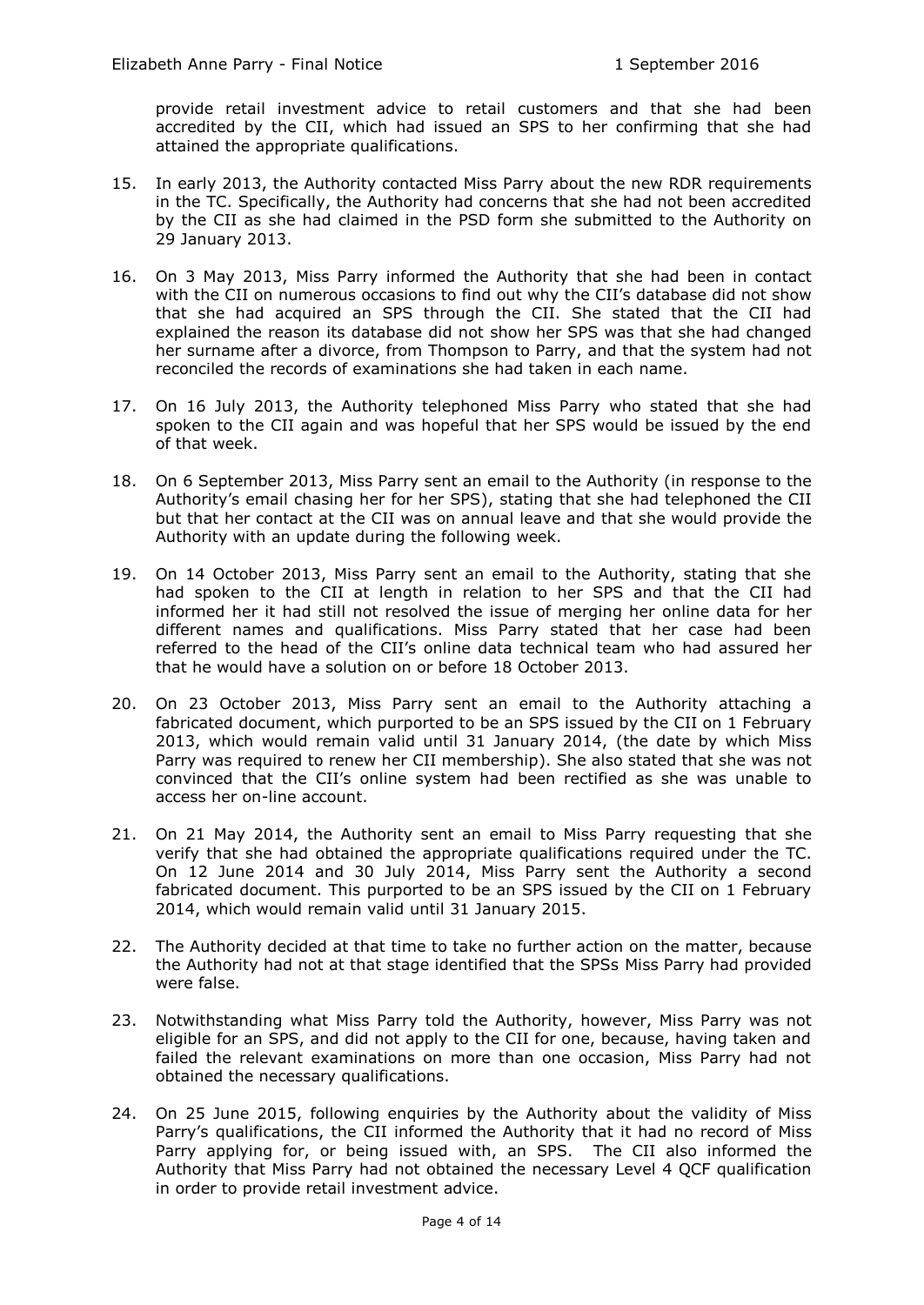25. On 3 September 2015, the Authority telephoned Miss Parry to discuss the discrepancy between the CII's records relating to the SPSs and statements Miss Parry had provided to the Authority, in relation to her qualifications. During the telephone conversation, Miss Parry stated that the CII had sent her manual SPSs because of issues it was having with its systems relating to her name change and that the CII's records were incorrect. Miss Parry also stated that it '*simply was not true'* that the CII had not issued her with an SPS and that she had records to prove it.

#### *Miss Parry's conduct*

- 26. On 12 November 2015, the Authority conducted a compelled interview with Miss Parry using its statutory powers. During the interview, Miss Parry said that:
	- a. contrary to what she had previously told the Authority, she did not possess the appropriate qualifications to provide retail investment advice, and that she had never applied to the CII for an SPS;
	- b. she had fabricated the two SPSs she had provided to the Authority by editing a template version of a CII SPS which she had found on the internet, in order to mislead the Authority into believing she had attained the necessary qualifications to be deemed competent to provide retail investment advice; and
	- c. she understood that her conduct was dishonest, and had continued conducting retail investment business despite knowing that she did not have the requisite qualifications.

#### **FAILINGS**

27. The statutory and regulatory provisions relevant to this Final Notice are set out in Annex A.

*Failing to act with integrity in carrying out controlled functions: Statement of Principle 1*

28. During the relevant period, Miss Parry, whilst approved to perform the CF30 Customer function acted in breach of Statement of Principle 1 by failing to act with integrity, in that she dishonestly fabricated two SPSs and made numerous false statements to the Authority, in order to mislead the Authority into believing that she had obtained the appropriate qualifications to provide investment advice to retail customers, when she had not.

*Not fit and proper*

29. By reason of the facts and matters described above, the Authority considers that Miss Parry lacks honesty and integrity and, therefore, is not a fit and proper person.

#### **SANCTIONS**

#### **Financial penalty**

30. Given Miss Parry's breaches of Statement of Principle 1, the Authority has imposed a penalty on her pursuant to section 66 of the Act. The Authority's policy on the imposition of a financial penalty is set out in Chapter 6 of DEPP. In determining the financial penalty, the Authority has had regard to that guidance.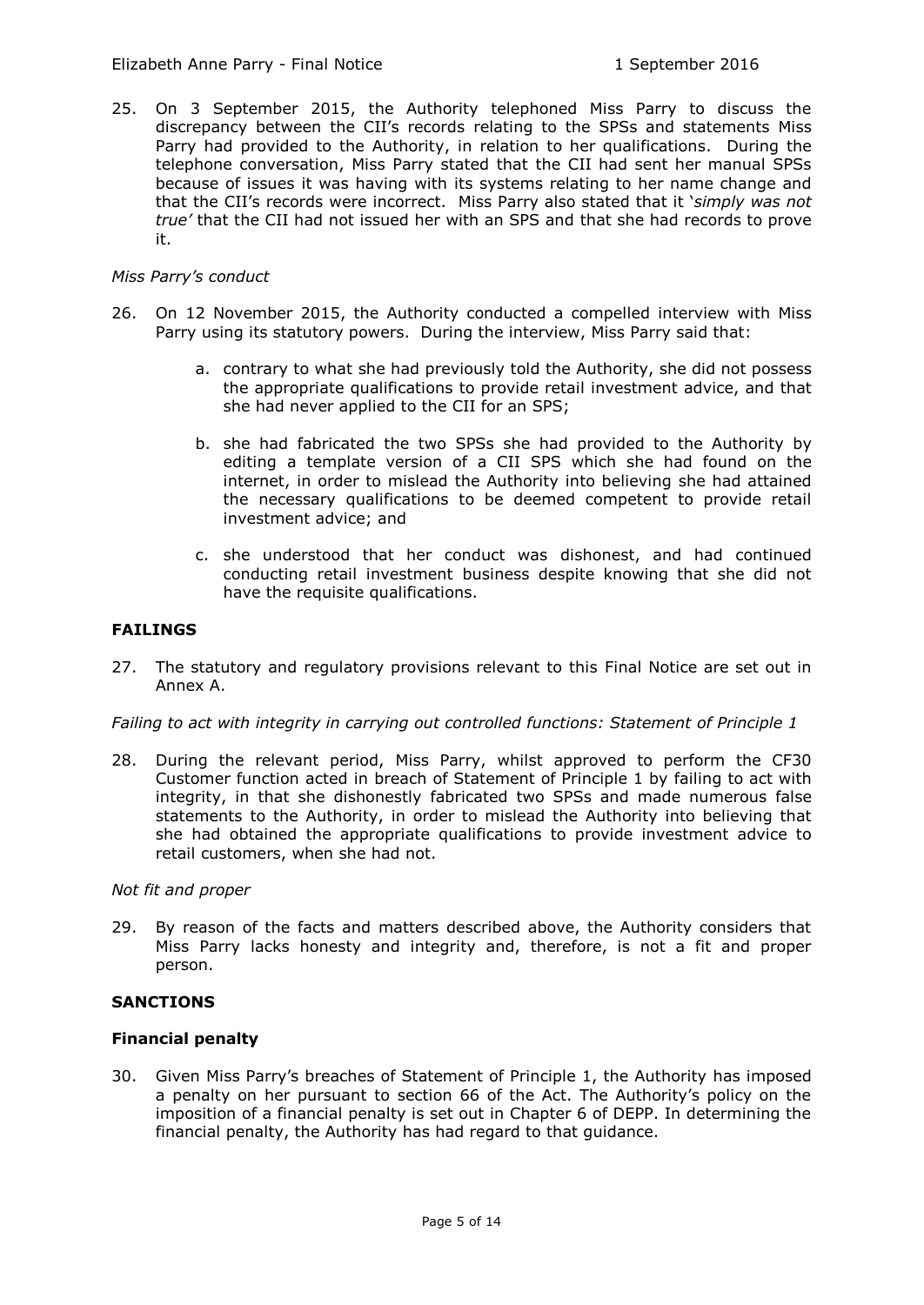- 31. Changes to DEPP were introduced on 6 March 2010. Given that Miss Parry's breaches occurred after that date, the Authority has had regard to the provisions in force after that date.
- 32. The application of the Authority's penalty policy is set out in Annex A to this Final Notice in relation to Miss Parry's breaches of Principle 1 of the Statements of Principle.
- 33. In determining the financial penalty to be attributed to Miss Parry's breaches, the Authority has had particular regard to the following matters as applicable:
	- a. the need for credible deterrence;
	- b. the nature, seriousness and impact of the breach;
	- c. the aggravating factors relating to the breach;
	- d. the settlement discount for agreeing to settle at an early stage of the Authority's investigation; and
	- e. serious financial hardship.
- 34. The penalty calculation in relation to Miss Parry is set out in Annex B to this Final Notice. Having regard to all the circumstances, the Authority considers that £109,400 (inclusive of interest) is the appropriate financial penalty to impose on Miss Parry.

#### **Prohibition**

35. The Authority considers that Miss Parry is not a fit and proper person as she lacks honesty and integrity, and poses a serious risk to consumers and to confidence in the financial system. Consequently, the Authority considers it appropriate to prohibit Miss Parry from performing any function in relation to any regulated activity carried on by any authorised person, exempt person or exempt professional firm.

## **PROCEDURAL MATTERS**

#### **Decision Maker**

- 36. The decision which gave rise to the obligation to give this Final Notice was made by the Settlement Decision Makers.
- 37. This Final Notice is given under, and in accordance with, section 390(1) of the Act.

#### **Manner of and time for payment**

38. The financial penalty must be paid by Miss Parry to the Authority by 15 September 2016.

#### **If the financial penalty is not paid**

39. If the payment is outstanding by 15 September 2016, the Authority may recover the outstanding amount as a debt owed by Miss Parry and due to the Authority.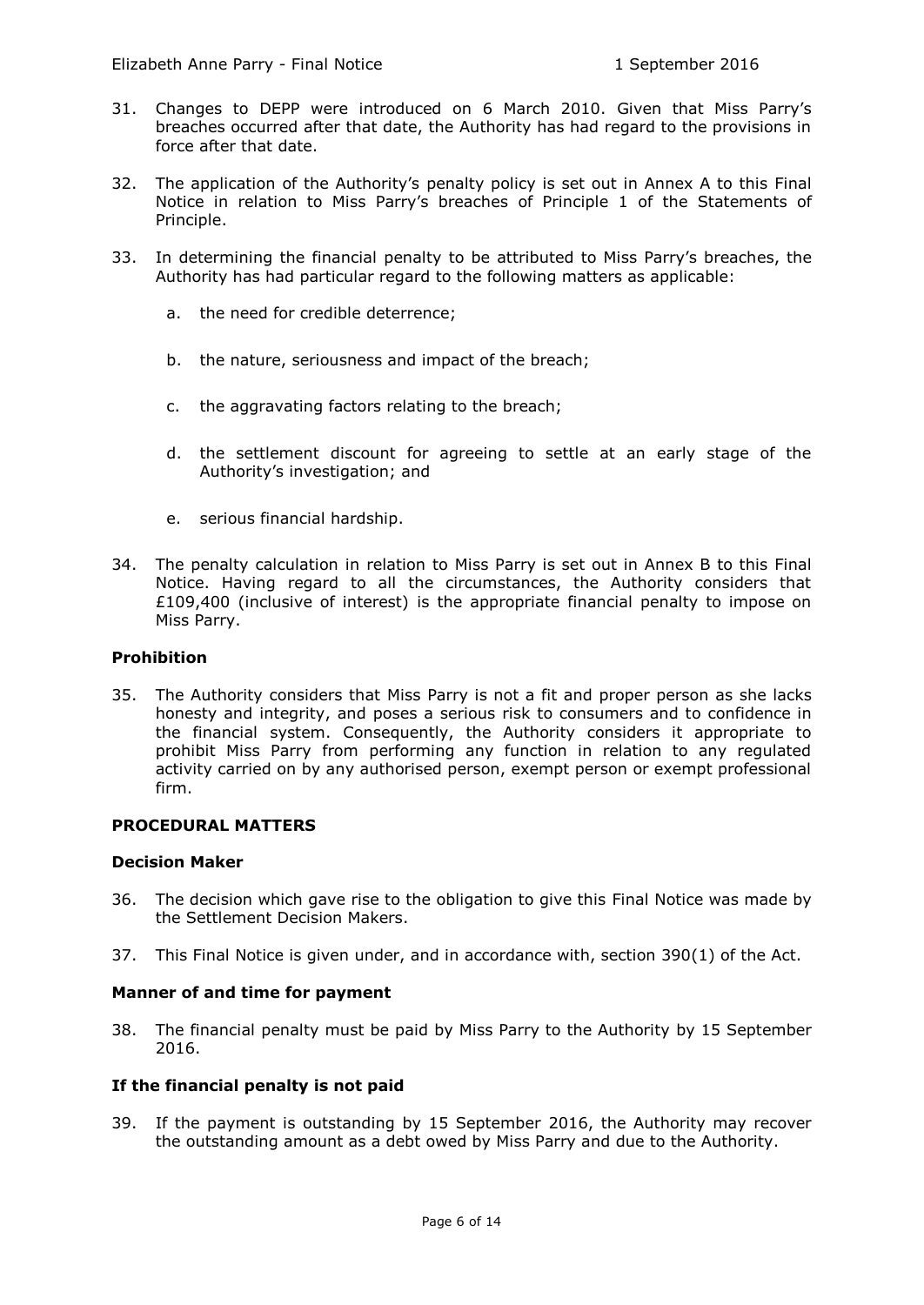#### **Publicity**

- 40. The Authority must publish such information about the matter to which this Final Notice relates as the Authority considers appropriate. The information may be published in such manner as the Authority considers appropriate. However, the Authority may not publish information if such publication would, in the opinion of the Authority, be unfair to Miss Parry or prejudicial to the interest of consumers.
- 41. The Authority intends to publish this Final Notice and such information about the matter to which this Final Notice relates as it considers appropriate.

#### **Contacts**

42. For more information concerning this matter generally, Miss Parry should contact Donovan Thorpe-Davis at the Authority (direct line: 020 7066 8678).

**Rebecca Irving Enforcement and Market Oversight Division**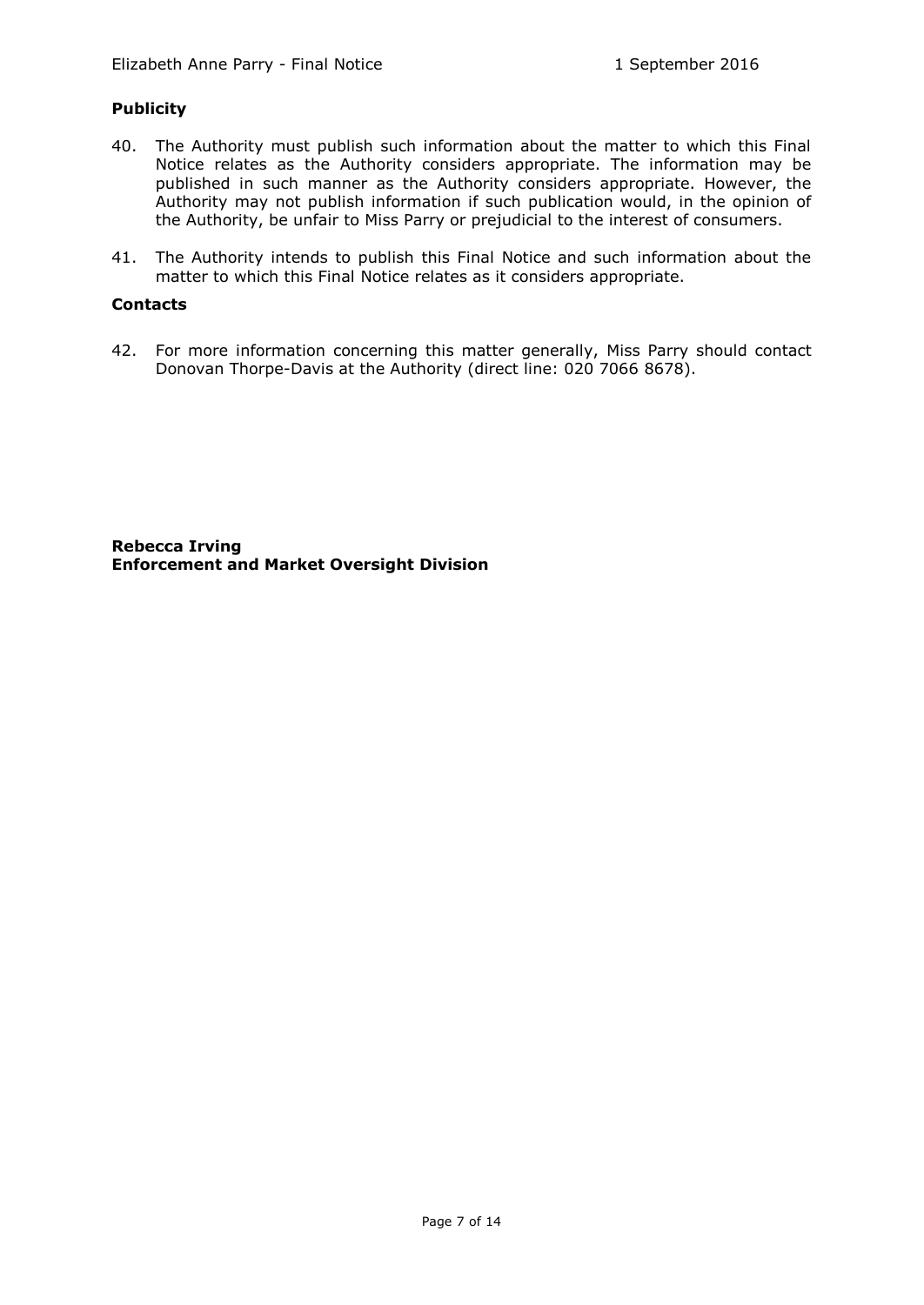# **ANNEX A**

#### **RELEVANT STATUTORY PROVISIONS**

- 1. The Authority's operational objectives established in section 1B of the Act include protecting and enhancing the integrity of the UK financial system and the protection of consumers.
- 2. The Authority has the power, pursuant to section 56 of the Act, to make a prohibition order against an individual prohibiting that individual from performing a specified function, any function falling within a specified description, or any function, if it appears to the Authority that the individual is not a fit and proper person to perform functions in relation to a regulated activity carried on by an authorised person.
- 3. Section 66 of the Act provides that the Authority may take action against a person if it appears to the Authority that the person is guilty of misconduct and the Authority is satisfied that it is appropriate in all the circumstances to take action against him / her. Misconduct includes failure, while an approved person, to comply with a Statement of Principle issued under section 64 of the Act. The action that may be taken by the Authority pursuant to section 66 of the Act includes the imposition of a penalty on the approved person of such amount as it considers appropriate.

#### **RELEVANT HANDBOOK PROVISIONS**

#### **Fit and Proper Test for Approved Persons (FIT)**

- 4. FIT sets out the criteria for assessing the fitness and propriety of a candidate for a controlled function. FIT is also relevant in assessing the continuing fitness and propriety of an approved person.
- 5. FIT 1.3 provides that the Authority will have regard to a number of factors when assessing the fitness and propriety of a person. The most important considerations will be the person's honesty, integrity and reputation, competence and capability, and financial soundness.
- 6. FIT 2.1.1G provides that in determining a person's honesty and integrity, the Authority will have regard to all relevant matters including, but not limited to, those set out in FIT 2.1.3G, which includes whether the person has contravened any of the requirements or standards of the regulatory system (FIT 2.1.3G(5)).

#### **Statements of Principle and Code of Practice for Approved Persons (APER)**

- 7. APER sets out the fundamental obligations of approved persons and sets out descriptions of conduct, which, in the opinion of the Authority, does not comply with the relevant Statements of Principle. It also sets out, in certain cases, factors to be taken into account in determining whether an approved person's conduct complies with a Statement of Principle.
- 8. APER 2.1.2P, which applied from 1 December 2001 to 31 March 2013, set out Statement of Principle 1 which stated that an approved person must act with integrity in carrying out his controlled function.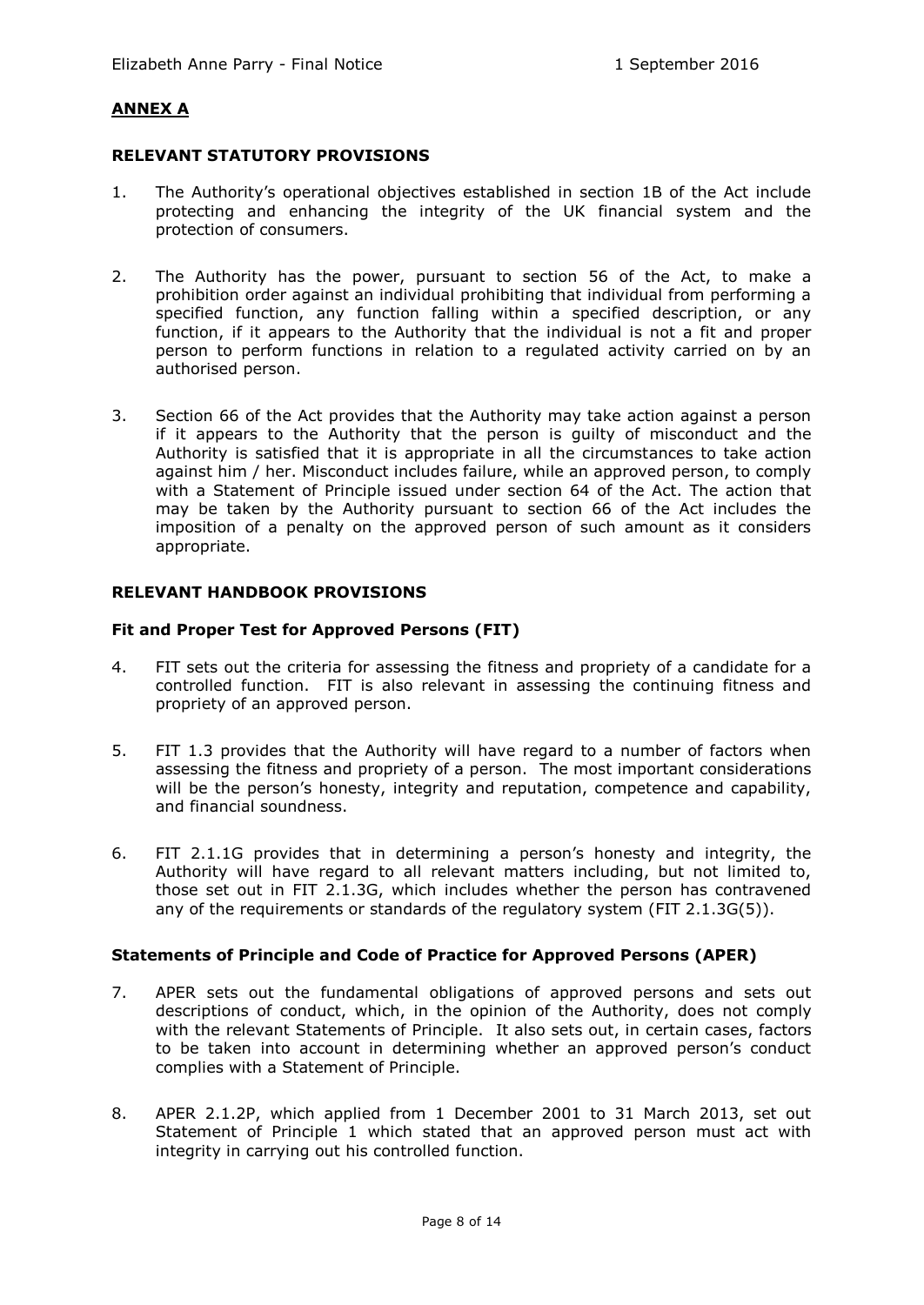- 9. APER 2.1A.3P, which applies from 1 April 2013, sets out Statement of Principle 1 which states that an approved person must act with integrity in carrying out his accountable functions.
- 10. APER 3.1.3G provides that, when establishing compliance with, or a breach of, a Statement of Principle, account will be taken of the context in which a course of conduct was undertaken, including the precise circumstances of the individual case, the characteristics of the particular controlled function and the behaviour expected in that function.
- 11. APER 3.1.4G provides that an approved person will only be in breach of a Statement of Principle if they are personally culpable, that is, where their conduct was deliberate or where their standard of conduct was below that which would be reasonable in all the circumstances.
- 12. APER 4.1.4G sets out examples of behaviour which the Authority considers does not comply with Statement of Principle 1. An example of such conduct is falsifying documents (APER 4.1.4G(1)) and providing false and misleading information to the Authority (APER 4.1.4G(11)).

## **OTHER RELEVANT REGULATORY PROVISIONS**

#### **The Authority's policy on the imposition of financial penalties**

- 13. The Authority's policy in relation to the imposition of financial penalties is set out in Chapter 6 of DEPP (the penalty analysis in relation to Miss Parry is located at Annex B).
- 14. DEPP 6.5B sets out the five steps for the calculation of financial penalties to be imposed on individuals in non-market abuse cases.
- 15. DEPP 6.5D sets out the Authority's approach to serious financial hardship.
- 16. DEPP 6.5D.1 states that the Authority may consider whether a reduction in the proposed penalty is appropriate if the penalty would cause the subject of the enforcement action serious financial hardship.
- 17. DEPP 6.5D.1(2)(a) sets out that the Authority will only consider a reduction if the individual provides verifiable evidence that payment of the penalty will cause them serious financial hardship.
- 18. DEPP 6.5D.2(1) states that the Authority would consider an individual's ability to pay the penalty over a reasonable period. The Authority's starting point is that an individual will suffer serious financial hardship only if during that period his net annual income will fall below £14,000 and his capital will fall below £16,000 as a result of payment of the penalty.
- 19. DEPP 6.5D.2(7) states that there are cases where, even if the individual has satisfied the Authority that payment of the financial penalty would cause serious financial hardship, the Authority considers the breach to be so serious that it is not appropriate to reduce the penalty. An example of such conduct is where the individual has directly derived a financial benefit from the breach (DEPP 6.5D.2 (7)(a)), where the individual has acted dishonestly with a view to personal gain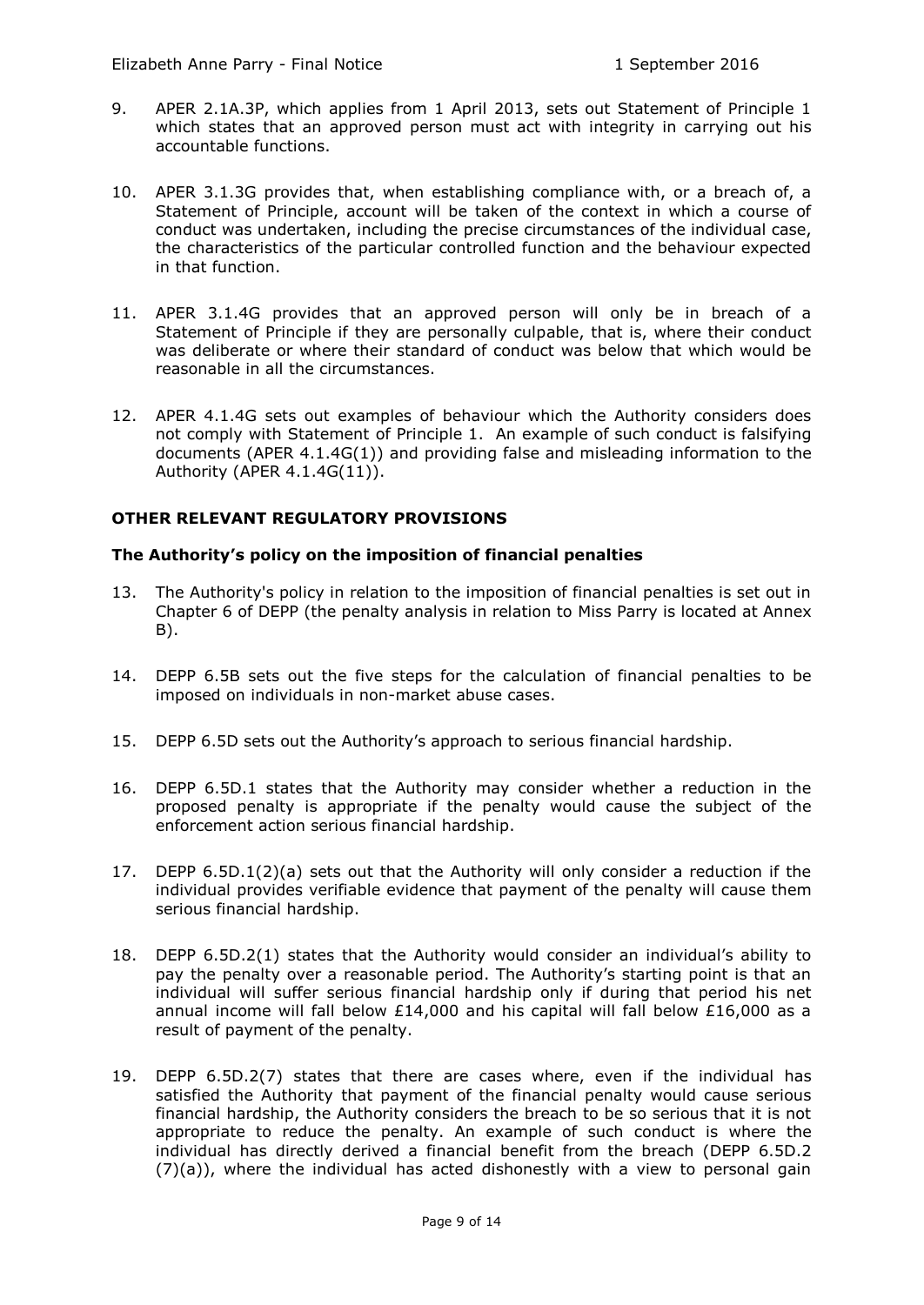(DEPP 6.5D.2(7)(b)) and where there has been previous Authority action in respect of similar breaches (DEPP 6.5D.2(7)(c)).

#### **The Authority's policy for exercising its power to make prohibition orders**

- 20. The Authority's approach to exercising its power to make prohibition orders is set out in Chapter 9 of EG.
- 21. EG 9.1.1 states that the Authority may exercise the power to make a prohibition order where it considers that, to achieve any of the Authority's statutory objectives, it is appropriate either to prevent an individual from performing any functions in relation to regulated activities, or to restrict the functions which he may perform.
- 22. EG 9.7.1 provides that in appropriate cases the Authority may take other action against an individual in addition to making a prohibition order and/or withdrawing approval, including the use of its power to impose a financial penalty.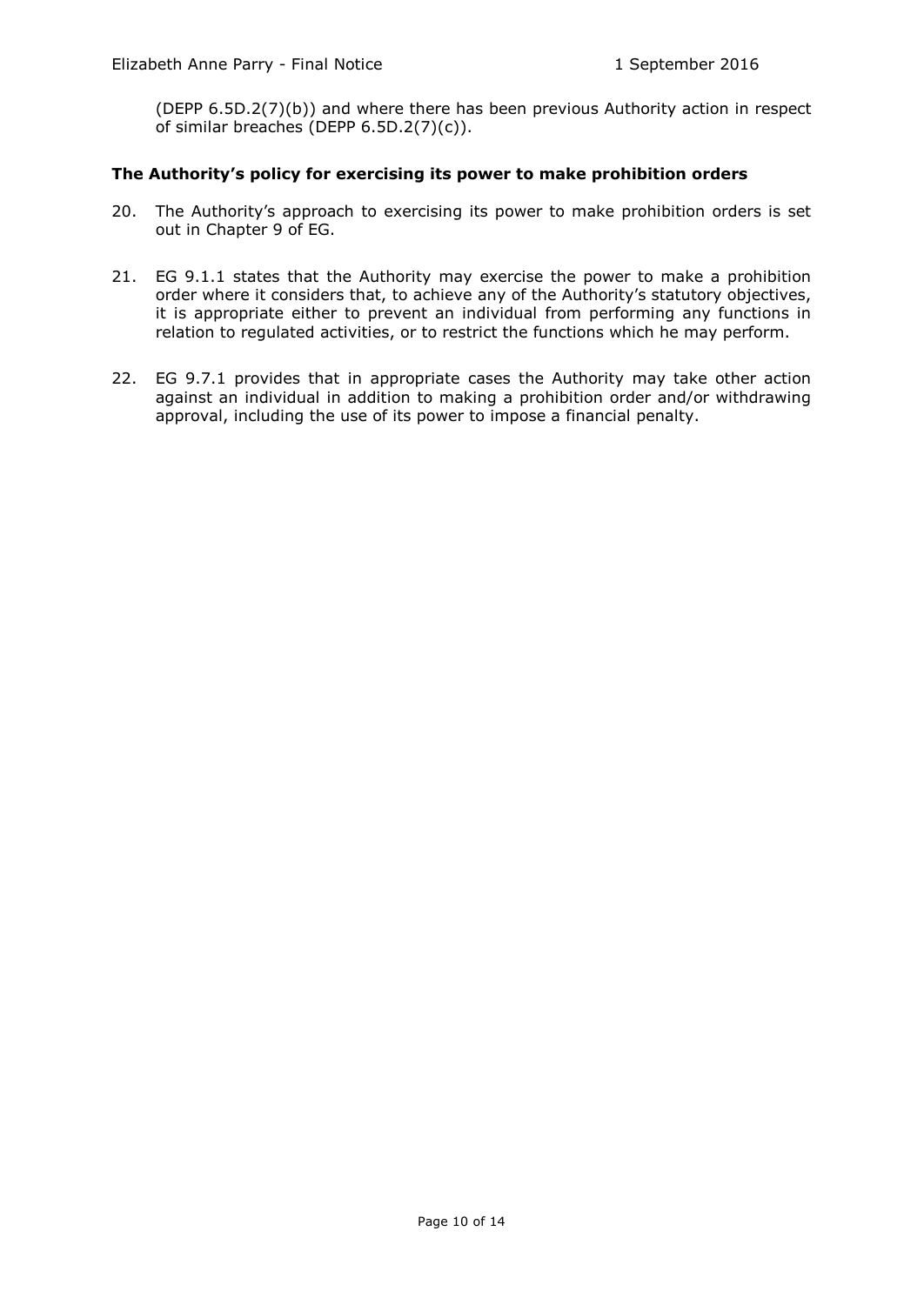## **ANNEX B**

# **PENALTY ANALYSIS**

- 1. The Authority's policy for imposing a financial penalty is set out in Chapter 6 of DEPP. In determining the financial penalty, the Authority has had regard to that guidance.
- 2. Changes to DEPP were introduced on 6 March 2010. Given that Miss Parry's breaches occurred after that date, the Authority has had regard to the provisions of DEPP in force after that date.
- 3. The application of the Authority's penalty policy is set out below in relation to Miss Parry's breaches of Statement of Principle 1 on or after 6 March 2010.

#### **Breaches of Principle 1 of the Statements of Principle on or after 6 March 2010**

4. In respect of any breach occurring on or after 6 March 2010, the Authority applies a five-step framework to determine the appropriate level of financial penalty. DEPP 6.5 sets out the details of the five-step framework to determine the appropriate level of financial penalty. DEPP 6.5B sets out the details of the fivestep framework that applies in respect of financial penalties imposed on individuals in non-market abuse cases.

#### **Step 1: Disgorgement**

- 5. The Authority considers that Miss Parry should not be allowed to retain the financial benefit she derived directly from her misconduct, pursuant to DEPP 6.5B.1G. The Authority has calculated that, during the Relevant Period, Miss Parry's direct financial benefit from her breaches was £83,119 being the money Miss Parry received for advice which she was not qualified to give.
- 6. The Authority will ordinarily also charge interest on the benefit derived directly from misconduct. Adding interest at an annual rate of 8% results in a Step 1 figure of **£109,418** (rounded to the nearest £1).

#### **Step 2: Seriousness of the breach**

- 7. At Step 2, the Authority determines the figure that reflects the seriousness of the breach (DEPP 6.5B.2G). The Authority will determine a figure which will be based on a percentage of the individual's "relevant income". The relevant income will be the gross amount of all benefits received by the individual from the employment in connection with which the breach occurred during the relevant period.
- 8. The Authority considers Miss Parry's relevant income for the Relevant Period to have been £168,811.
- 9. In deciding on the percentage of relevant income that forms the basis of the Step 2 figure, the Authority considers the seriousness of the breach and chooses a percentage between 0% and 40%. This range is divided into five fixed levels which represent, on a sliding scale, the seriousness of the breach; the more serious the breach, the higher the level. For penalties imposed on individuals in non-market abuse cases there are the following five levels: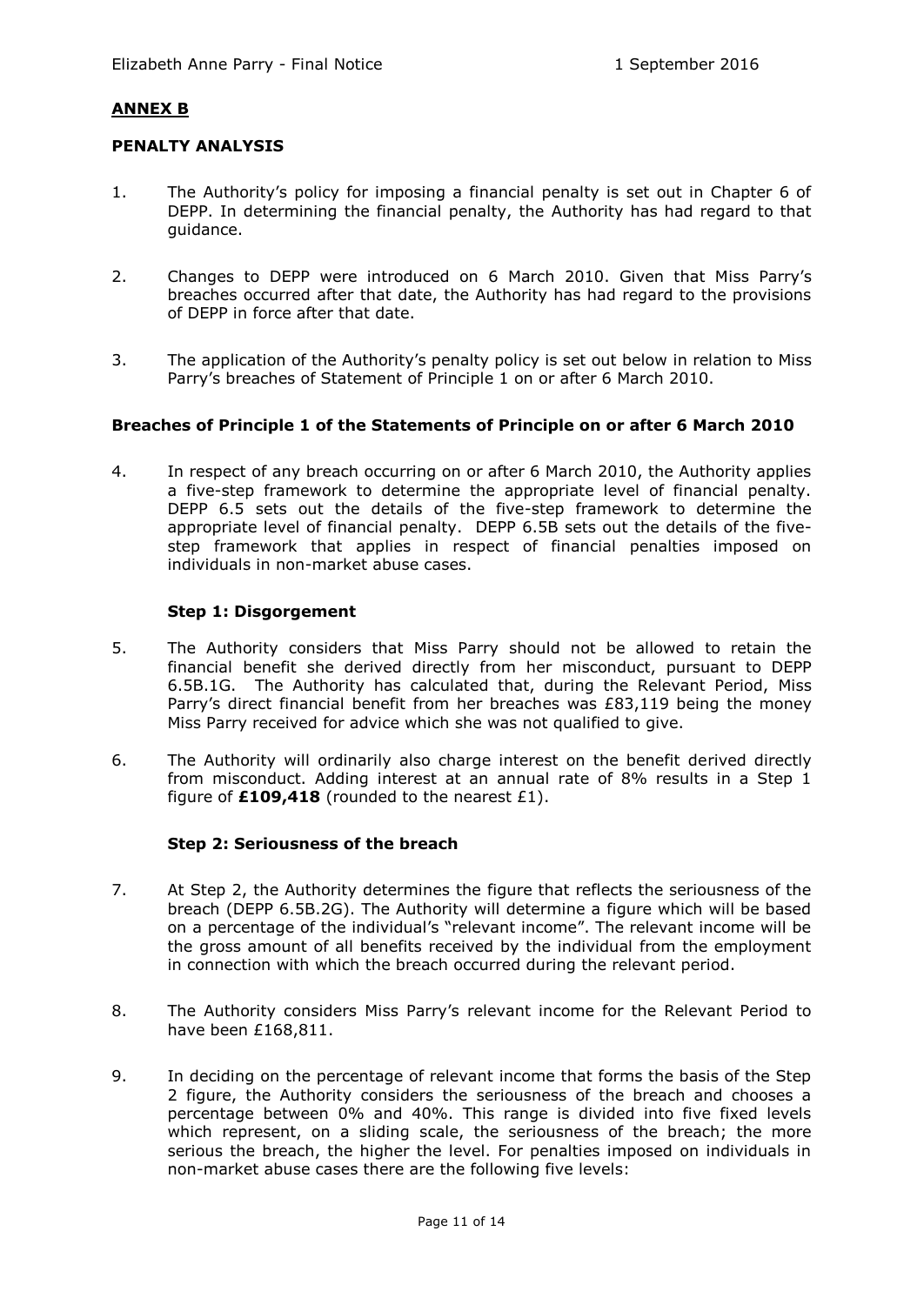Elizabeth Anne Parry - Final Notice 1 September 2016

Level 1 – 0%

Level 2 – 10%

Level 3 – 20%

Level 4 – 30%

Level 5 – 40%

10. In assessing the seriousness level, the Authority takes into account various factors which reflect the impact and nature of the breach, and whether it was committed deliberately or recklessly. The Authority considers that the following factors are relevant.

## *Impact of the breach*

- 11. Miss Parry derived a direct financial benefit of £83,119 as a result of the breaches.
- 12. In providing retail investment advice to 57 clients after 31 December 2012 without the appropriate qualifications, there was a significant risk that Miss Parry's advice would have been unsuitable, which could have caused those clients significant financial loss.

*Nature of the breach*

13. Miss Parry failed to act with honesty and integrity during the Relevant Period. She misled the FCA on numerous separate occasions over the course of the Relevant Period which compounded the dishonesty making it more serious.

*Whether the breach was deliberate or reckless*

- 14. Miss Parry has admitted she knew that she did not have the appropriate qualifications to provide retail investment advice. She also admitted that she had acted dishonestly during the Relevant Period, in that she fabricated two SPS documents and provided numerous inaccurate statements to the Authority with the intention of misleading the Authority about her suitability to provide retail investment advice to customers. Her actions were therefore deliberate. The breaches were also intentional in that Miss Parry foresaw the consequences of her misconduct.
- 15. Taking all of these factors into account, the Authority considers the seriousness of Miss Parry's breaches of Principle 1 of the Statements of Principle to be level 5 and so the Step 2 figure is 40% of £168,811, which is **£67,254** (rounded down to the nearest £1.

## **Step 3: Mitigating and aggravating factors**

16. At Step 3, the Authority may increase or decrease the amount of the financial penalty arrived at after Step 2, but not including any amount to be disgorged in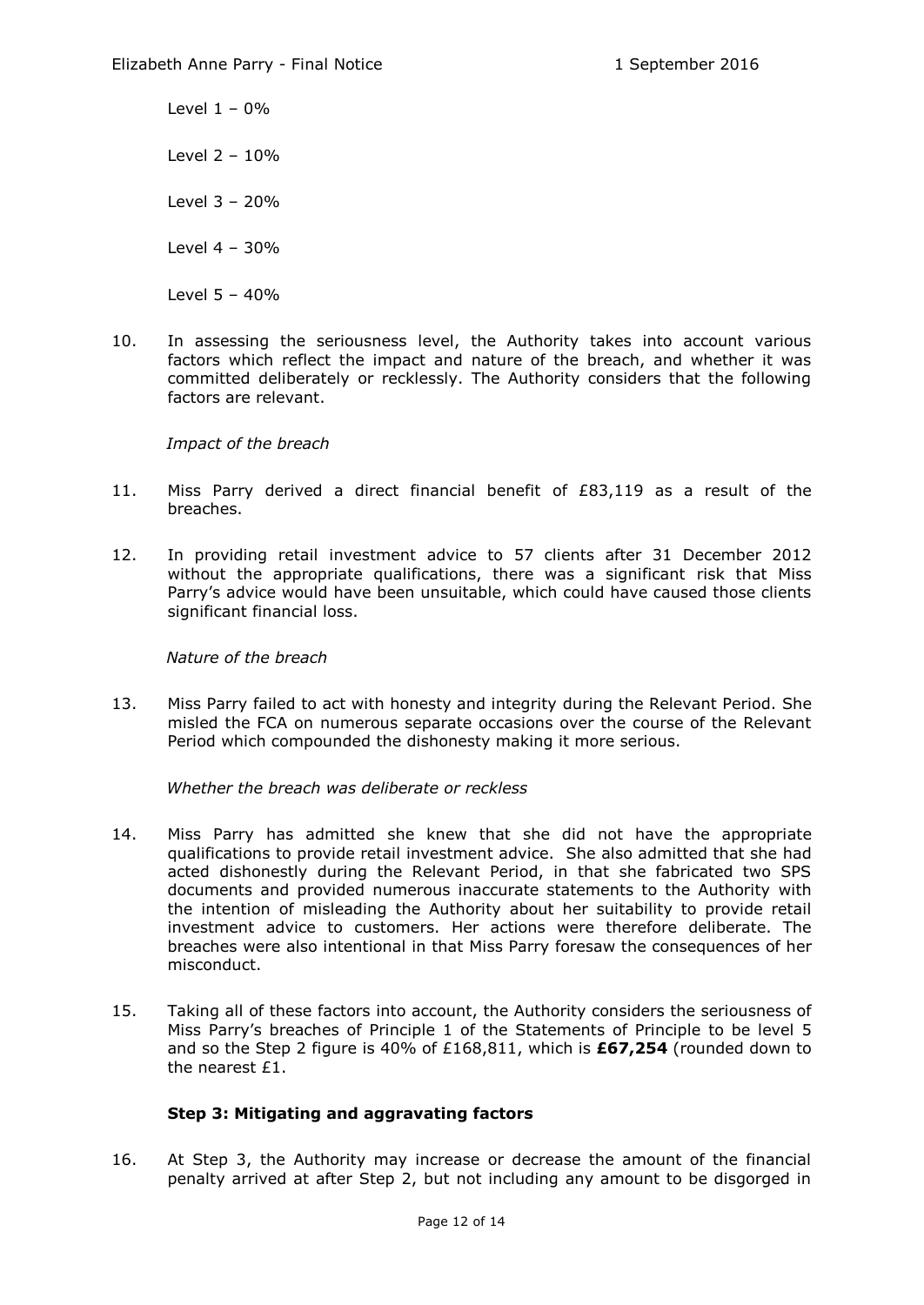accordance with Step 1, to take into account factors which aggravate or mitigate the breach (DEPP 6.5B.3G).

- 17. The Authority considers that Miss Parry's failure to take account of the following communications issued by it aggravate the breach:
	- a. the numerous communications and guidance to retail investment firms concerning the RDR, stating that from 31 December 2012, retail investment advisers would be required to obtain an annual SPS in order to demonstrate the higher standard of professionalism; and
	- b. a Final Notice issued to Ewan King for fabricating two SPSs, which is directly applicable to Miss Parry's conduct and which was published on 30 January 2014.
- 18. The Authority considers this factor to justify an increase in the penalty of 10%.
- 19. Therefore the Step 3 figure is **£74,276** (rounded down to the nearest £1).

## **Step 4: Adjustment for deterrence**

- 20. If the Authority considers that the figure arrived at after Step 3 is insufficient to deter the individual who committed the breach, or others, from committing further or similar breaches, then the Authority may increase the penalty (DEPP 6.5B.4G).
- 21. The Authority considers that the penalty is sufficient for the purposes of credible deterrence. Therefore, after including disgorgement of £83,119, the penalty figure at Step 4 is **£157,300** (rounded to the nearest £100).

#### **Step 5: Settlement discount**

- 22. DEPP 6.7 provides that the amount of the financial penalty which might otherwise have been payable will be reduced to reflect the stage at which the Authority and Miss Parry reached agreement.
- 23. The Authority and Miss Parry reached agreement at Stage 1 so a 30% discount applies to the Step 4 figure (excluding the disgorgement element).
- 24. Therefore, the Step 4 figure after the settlement discount is  $£135,100$  (rounded down to the nearest £100) (£83,119 plus £51,993) (70% of £74,276).
- 25. Taking account of the figure at Step 1, the total financial penalty is **£135,100** (after Stage 1 discount) (**£157,300** before Stage 1 discount).

#### **Serious financial hardship**

- 26. Pursuant to DEPP 6.5D.1G, the Authority may reduce the proposed penalty if appropriate, if the penalty would cause the individual serious financial hardship.
- 27. DEPP 6.5D.2G(7) provides that there may be cases where, even though the individual has satisfied the Authority that payment of the financial penalty would cause him serious financial hardship, the Authority considers the breach to be so